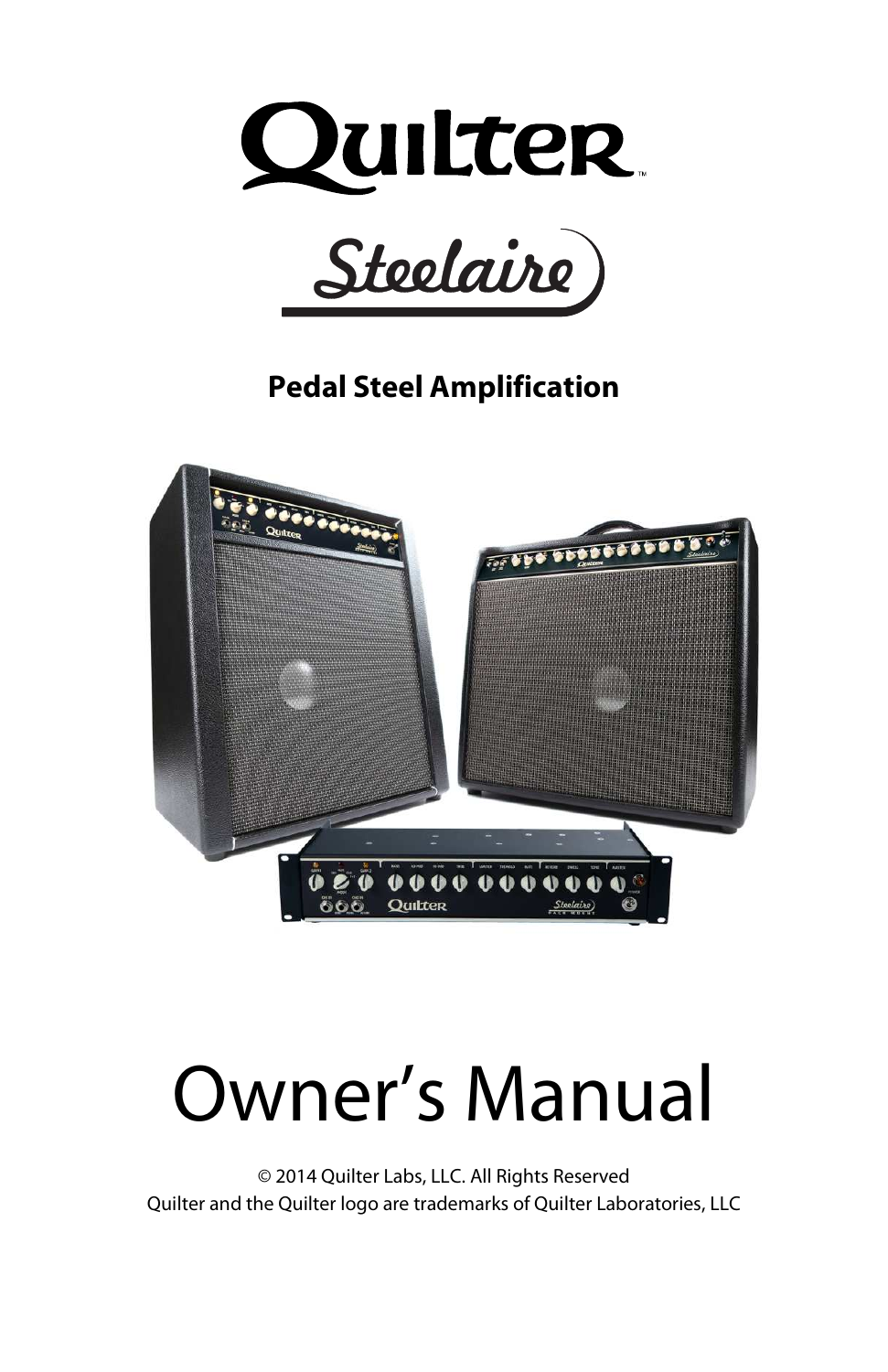#### **IMPORTANT SAFETY INSTRUCTIONS**

- 1 Read and keep these instructions.
- 2 Heed all warnings and follow all instructions.

3 – WARNING: To prevent fire or electric shock, do not expose this equipment to rain or moisture. Do not use this apparatus near water.

4 – Clean only with a dry cloth.

5 – Do not install near any heat sources such as radiators, heat registers, stoves, or other apparatus (including amplifiers) that produce heat.

6 – Do not defeat the safety purpose of the polarized or grounding-type plug. A polarized plug has two blades with one wider than the other. A grounding plug has two blades and a grounding prong. The wide blade or third prong are provided for your safety. If the provided plug does not fit your outlet, consult an electrician for the replacement of the obsolete outlet.

7– Protect the power cord from being walked on or pinched, particularly plugs, convenience receptacles, and the point where they exit from the apparatus.

8 – Unplug the apparatus during lightning storms or when unused for long periods of time.

9 – The appliance coupler (or attachment plug) is the mains disconnect device and should remain readily accessible when amplifier is in use.

10 – Refer all servicing to qualified service personnel. Servicing is required when the apparatus has been damaged in any way, such as power supply cord or plug is damaged, liquid has been spilled or objects have fallen into the apparatus, the apparatus has been exposed to rain or moisture, does not operate normally, or has been dropped.

11 – This device complies with Part 15 of the FCC Rules. Operation is subject to the following two conditions: (1) this device may not cause harmful interference, and (2) this device must accept any interference received, including interference that may cause undesired operation.

12 – Changes or modifications made by the user that are not expressly approved by the manufacturer may void your authority to operate the amplifier.

#### **Explanation of symbols**



**The lightning flash with arrowhead symbol within an equilateral triangle is intended to alert the user to the presence of uninsulated "dangerous" voltage within the product's enclosure that may be of sufficient magnitude to constitute a risk of electric shock to humans.** 



**The exclamation point within an equilateral triangle is intended to alert the user to the presence of important operating and maintenance (servicing) instructions in this manual.**



**CAUTION: TO REDUCE THE RISK OF ELECTRIC SHOCK, DO NOT REMOVE THE COVER. NO USER–SERVICEABLE PARTS INSIDE. REFER SERVICING TO QUALIFIED PERSONNEL.** 



**WARNING: To prevent fire or electric shock, do not expose this equipment to rain or moisture.**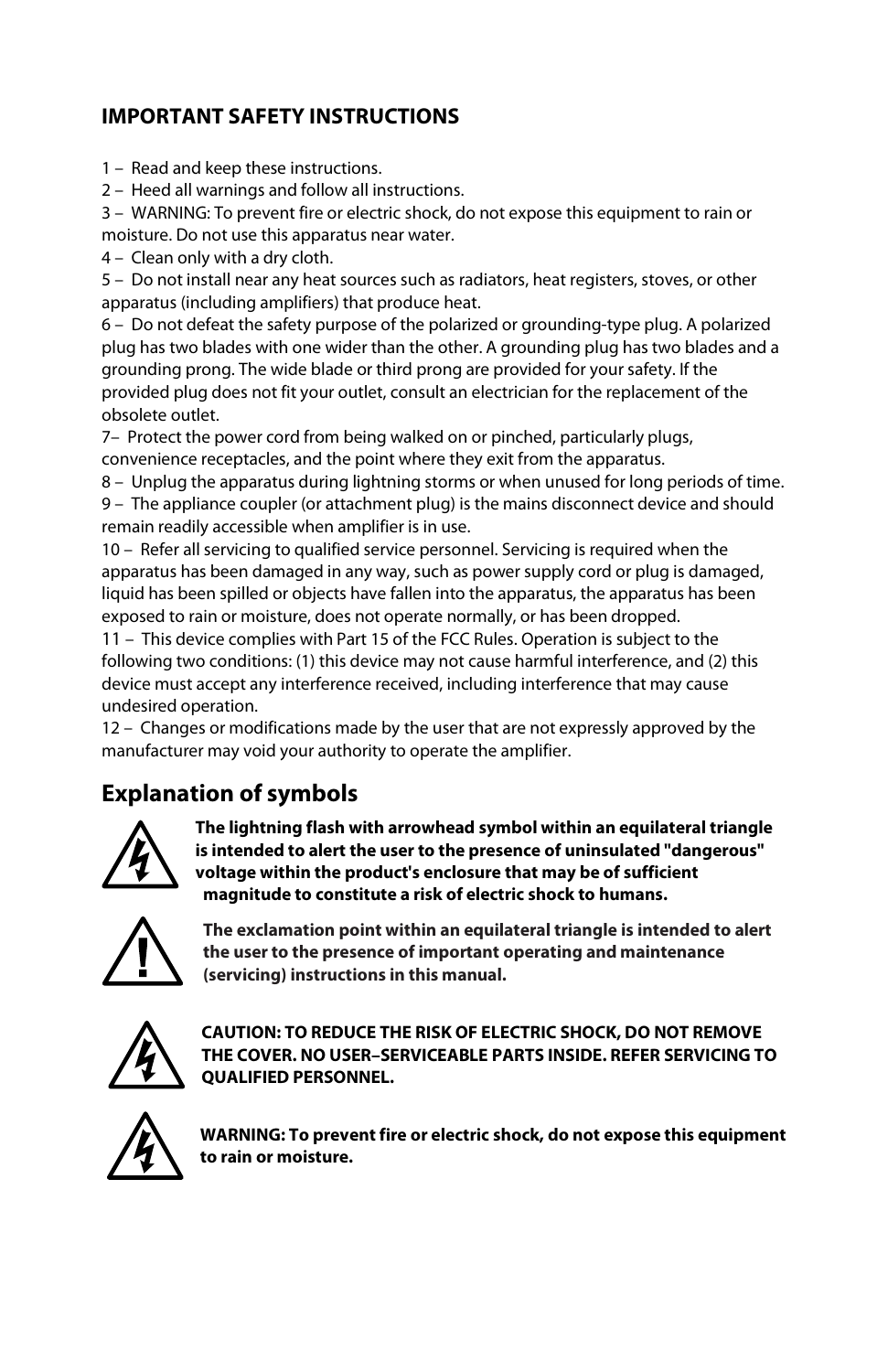# **The Quilter Steelaire Combo Amplifier New Tools for a New Generation**

The Steelaire combines a high output 15-inch speaker and a full 200 watts power plant to provide new levels of richness and clarity for the steel guitar player and all musicians desiring a big, clean sound. The Steelaire is highly adjustable, allowing the musician to dial in a highly personal sound. Please consult this manual to obtain the best results.

Six settings may be remote controlled using an optional Quilter footswitch or clip-on leg switch.

Our goal at Quilter Labs is to use the latest power technology to maximize warmth and dynamics without the weight and drawbacks of classic tube technology.

No shortcuts have been taken in the design and manufacturing. Every component and circuit is selected solely on the basis of superior results. Where advanced design or premium components significantly boost performance, we have made the investment. Costs are kept as low as possible using a well-managed high volume production process.

The result is a serious professional tool with performance that meets or beats handmade amps costing and weighing several times as much.

The Steelaire delivers a sweet smooth tone, with excellent midrange clarity and a vivid high end. In contrast to our more British-type guitar amps, the overall effect is a very American sound -- big and smooth with lots of power.

We hope you enjoy your new amplifier. May it give you many years of flawless service and provide a source of inspiration and creativity.

# **Carton Contents:**

- 1 Quilter Steelaire Amplifier set
- 1 IEC AC Power Cord
- 9V power cord set for effects loop pedals
- 1 Dust Cover
- 1 Owner's Manual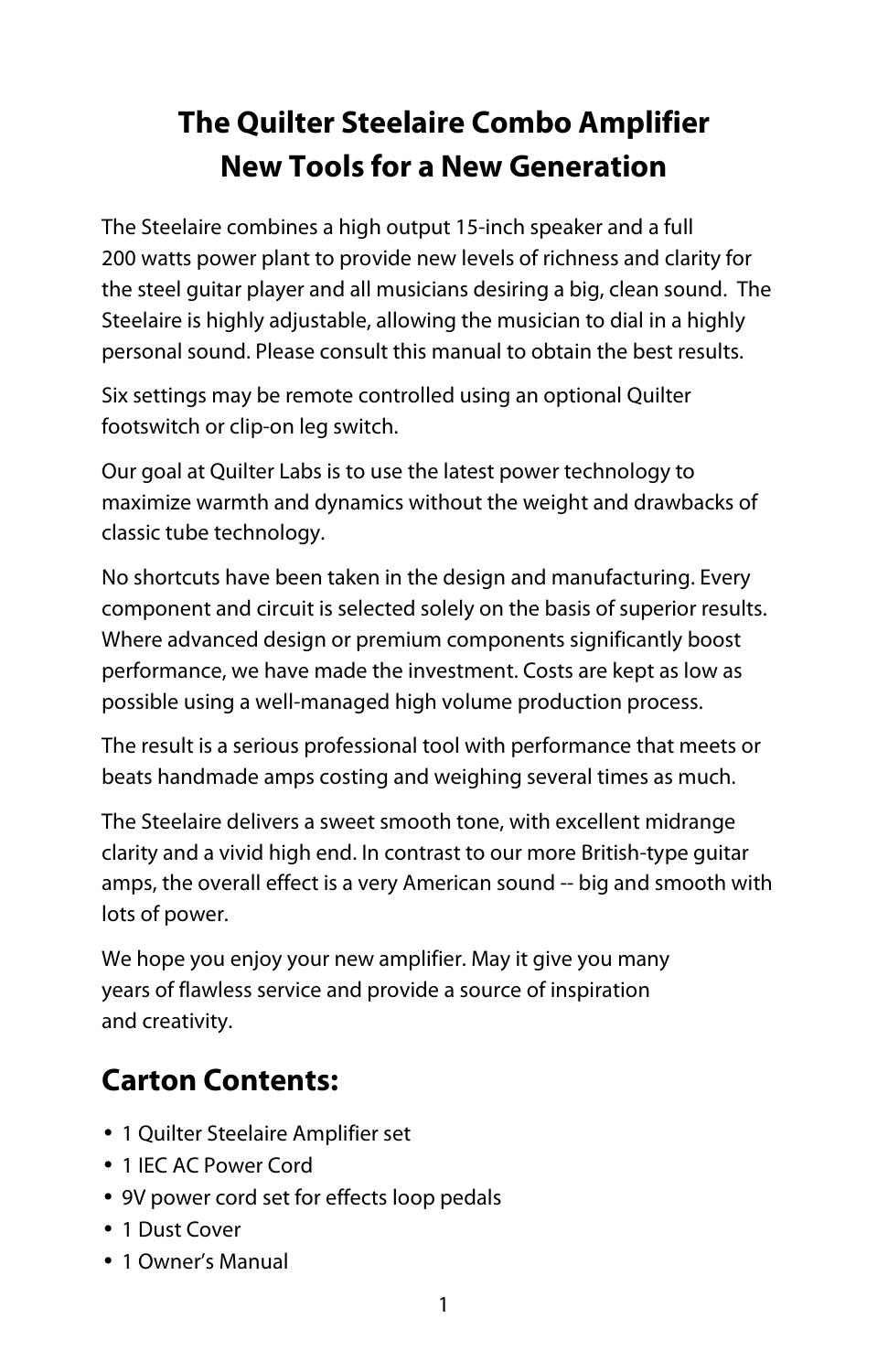# **AMPLIFIER INPUT SECTION AND MODE SET-UP**

The Steelaire supports active or passive steel guitar volume pedals. An adjustable gain boost may be preset for one instrument. The amp may also be used with two different instruments, either separately or at the same time. LEDs above each channel indicate the status of the MODE switch. 9V power at the effects loop supports "hard wiring" of delay and chorus pedal effects.



#### **CH1 INPUT:**

Set **MODE** to **CH 1**. Use **GAIN 1** to control volume.

- TIP: **CH 1** also flows into **CH 2** unless a separate signal is connected to CH 2. Therefore **GAIN 2** can be used as an alternate gain preset for CH 1, selected by the MODE switch or the remote footswitch.
- TIP: **MODE 1+2** connects both GAIN controls in series, for extra volume.

#### **CH 2 INPUT:**

Set **MODE** to CH 2. Use **GAIN 2** to control volume.

- TIP: Plugging into CH 2 disconnects the feed from CH 1. This allows the MODE switch to select between two instruments, each with their own gain setting.
- TIP: **MODE 1+2** connects both instruments simultaneously.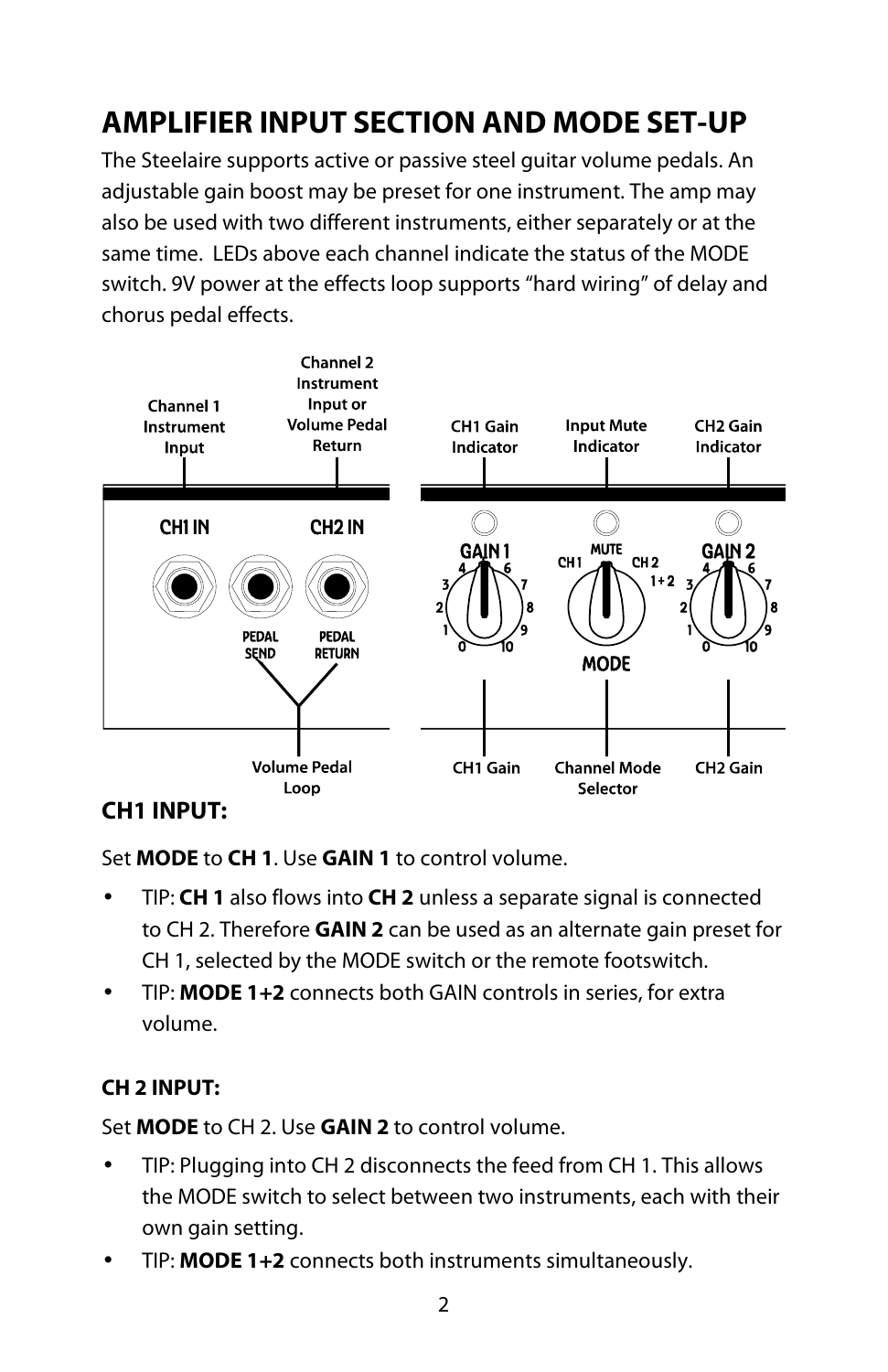# **POPULAR AMPLIFIER SETUPS**

#### **STEEL GUITAR, ACTIVE VOLUME PEDAL:**

Connect between guitar and **CH 1**, and set **MODE** to **CH 1**. Set volume with **GAIN 1**. (CH 2 remains available for a second instrument).

- TIP: GAIN 1 will normally remain clean up to about "8". Some overdrive may occur on "10" (see LIMITER section below).
- TIP: GAIN 2 can be preset for a second volume level, and selected either with the MODE switch, or the footswitch.
- TIP: Selecting MODE 1+2 places both GAINS in series, allowing for large amounts of overdrive (see MASTER VOLUME section, P6).

#### **STEEL GUITAR, PASSIVE VOLUME PEDAL:**

The original method of inserting a passive pedal between guitar and CH 1 is easy, but slightly reduces high frequency response. Active pedals include a buffer to preserve high frequencies, but require a power supply.

#### **USE CH 1 TO BUFFER A PASSIVE PEDAL:**

Connect the guitar directly to **CH1 IN**, connect **PEDAL SEND** to the pedal's input, and connect the pedal's output to **CH2 IN (Pedal Return)**. Set **MODE** to **CH 2**. Use **GAIN 2** to set volume.

- TIP: GAIN 1 is inactive when using CH 2 MODE.
- TIP: To obtain an adjustable volume boost in this configuration, select MODE 1+2, use GAIN 1 to set "normal" volume and set GAIN 2 for the desired "boosted" volume. Control GAIN2 with the footswitch.

#### **USING A SECOND INSTRUMENT:**

Connect the steel guitar (or other first instrument) to **CH1 IN**, and set its volume with **GAIN 1**. Select with the MODE switch as usual.

Connect the second instrument to **CH2 IN**, and use **GAIN 2** to set volume. Select using the MODE switch as desired.

- TIP: The **MUTE** MODE allows cables to be unplugged without noises.
- TIP: The footswitch **BOOST** button adds a treble boost to brighten up the alternate instrument if desired. Great for 6-string guitars!
- TIP: **MODE 1+2** allows both instruments to be played at once.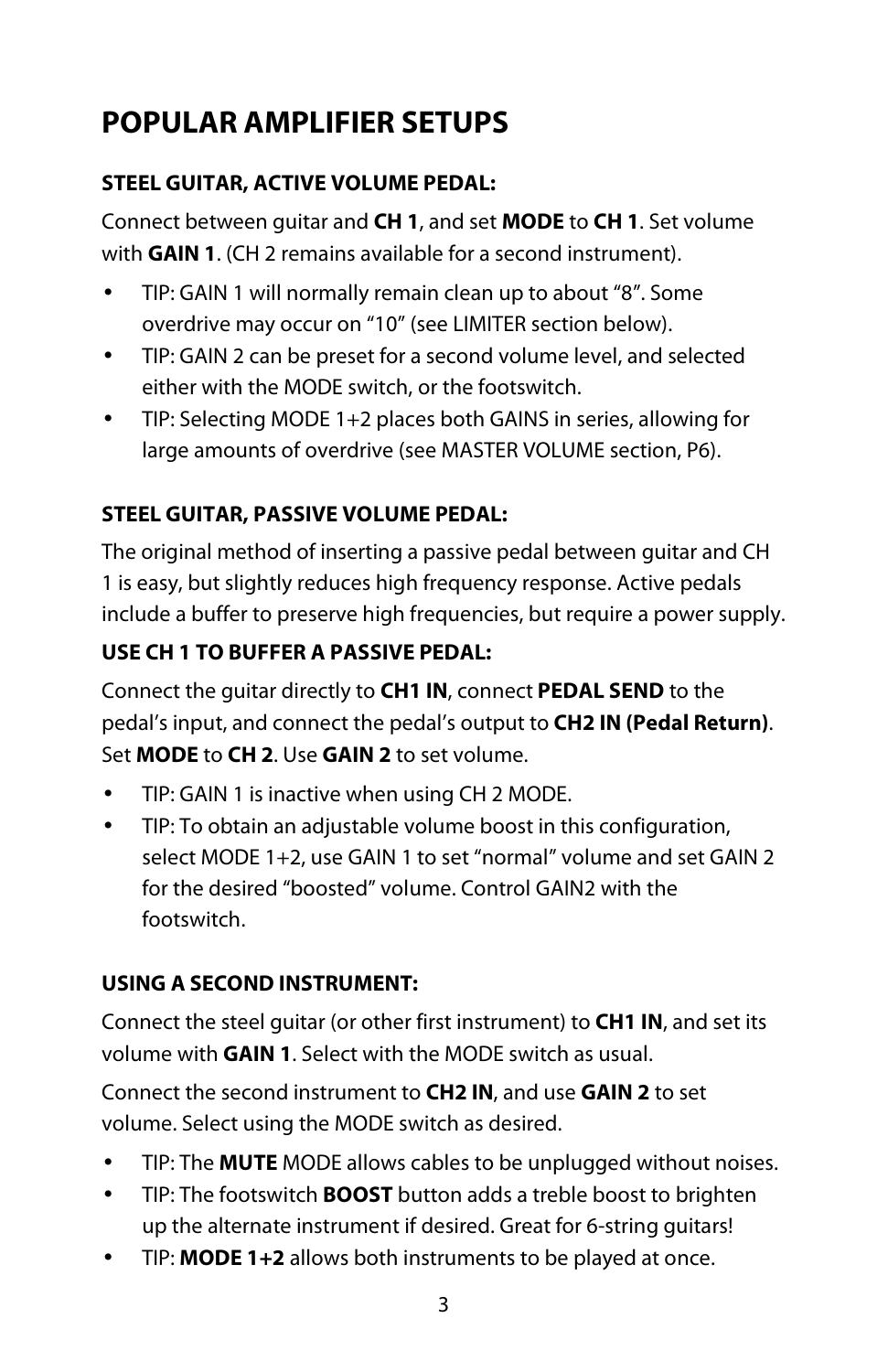# **TONE CONTROLS: "BASS, BODY, BARK, and BITE"**

Four active EQ controls support a wide range of tone adjustments. The amplifier has a naturally bright, clean sound with "flat" EQ settings on "5", but you should freely use the controls to get the sound you desire.



**BASS** controls the "weight" of the sound (50-150Hz). Many steel guitar players increase the bass somewhat to add fullness and compensate for the treble pickups used in typical pedal steels. The Steelaire has the headroom and speaker capacity to accept a substantial bass boost without "bottoming out".

**LO-MID ("BODY")** controls the "chesty" register (500Hz). Many classic amps "scooped out" this frequency range to reduce stress and "clutter" while keeping bass and treble frequencies. The Steelaire speaker handles these rich low-mid frequencies with clarity and definition.

**HI-MID ("BARK")** controls the "presence" register (2kHz). Boosting these frequencies may increase "cut-thru" to the point of pain; reductions can temper an undesirably "forward" or clattery tone.

**TREB ("BITE")** controls the "sparkle" frequencies (5kHz), adding chime and sizzle, or taking the edge off when reduced.

• TIP: Experiment with the EQ controls while playing a full-range chord, then play moving tones to confirm the effect.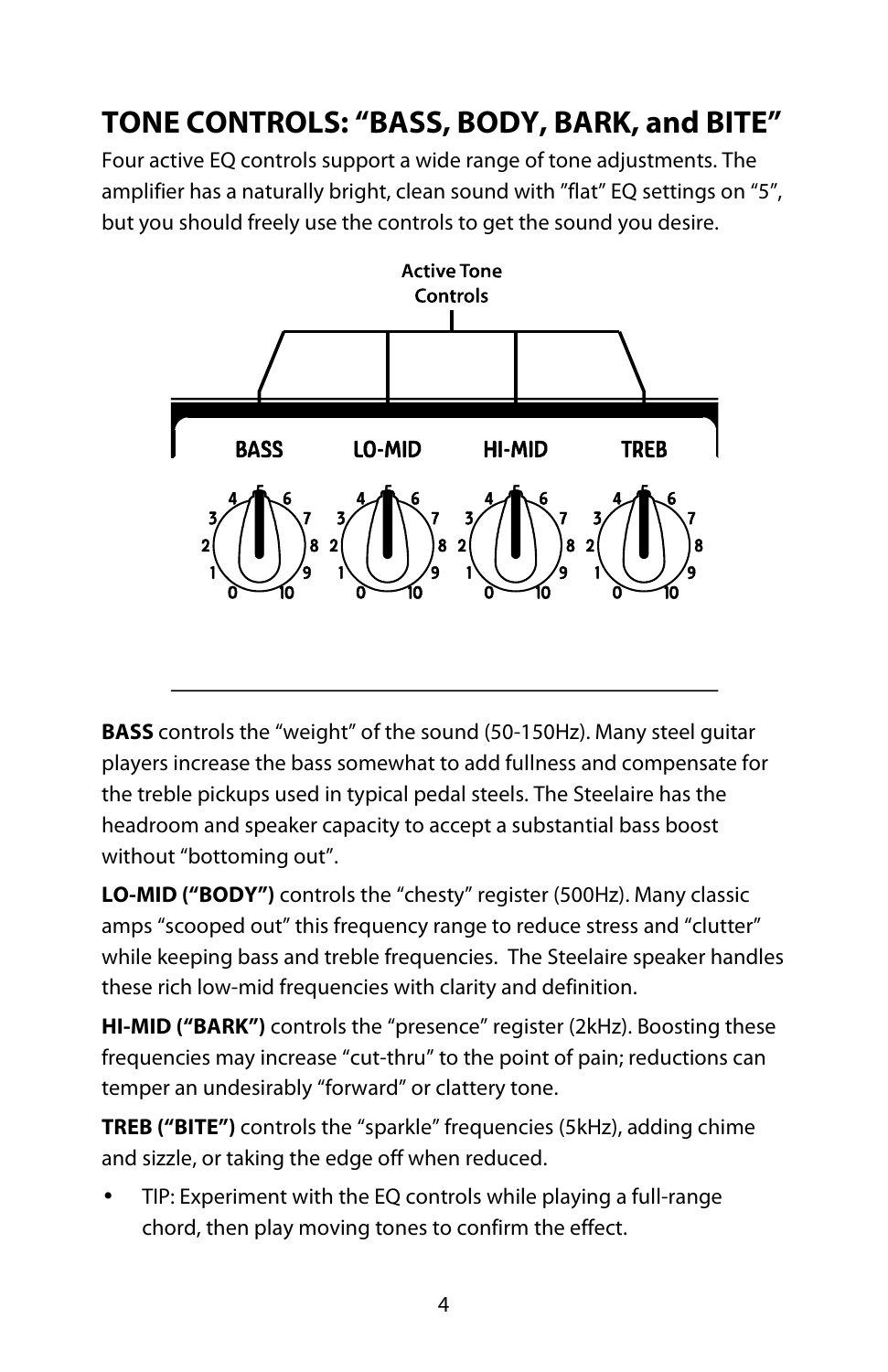# **LIMITER AND TREMOLO SECTION**

The LIMITER may be set up to prevent overdrive distortion and increase sustain. The TREMOLO has a widely adjustable depth and rate. Both effects are controlled by respective footswitch buttons.



#### **SETTING UP THE LIMITER**

The **LIMITER** acts as a dynamic volume control that intervenes only if the signal level exceeds a certain point. It is calibrated so that 50% will prevent overdrive in most cases. To establish this level and hear the effect, first turn the **MASTER** down to a very low level for safe testing. Then, increase the input **GAIN** until you hear distortion on loud peaks. Then increase the LIMITER and note how it reduces only the loud peaks to prevent distortion.

- TIP: Setting LIMITER at "2"or "3" will allow some overdrive , for those who want a little bit of grit or a "rolling boil" for lead passages.
- TIP: Setting the LIMITER higher than "5" will cause it to intervene sooner, allowing sustain to occur well below the point of overload.
- TIP: Once you have experimentally determined the "sweet spot" combination of GAIN and LIMITER, then use the MASTER to set your overall volume as desired. If you want maximum clean headroom, and only want the LIMITER to prevent unintentional distortion, leave it on "5" and set the MASTER at "10". You will rarely if ever play loud enough to trigger limiting, but it will be there if needed.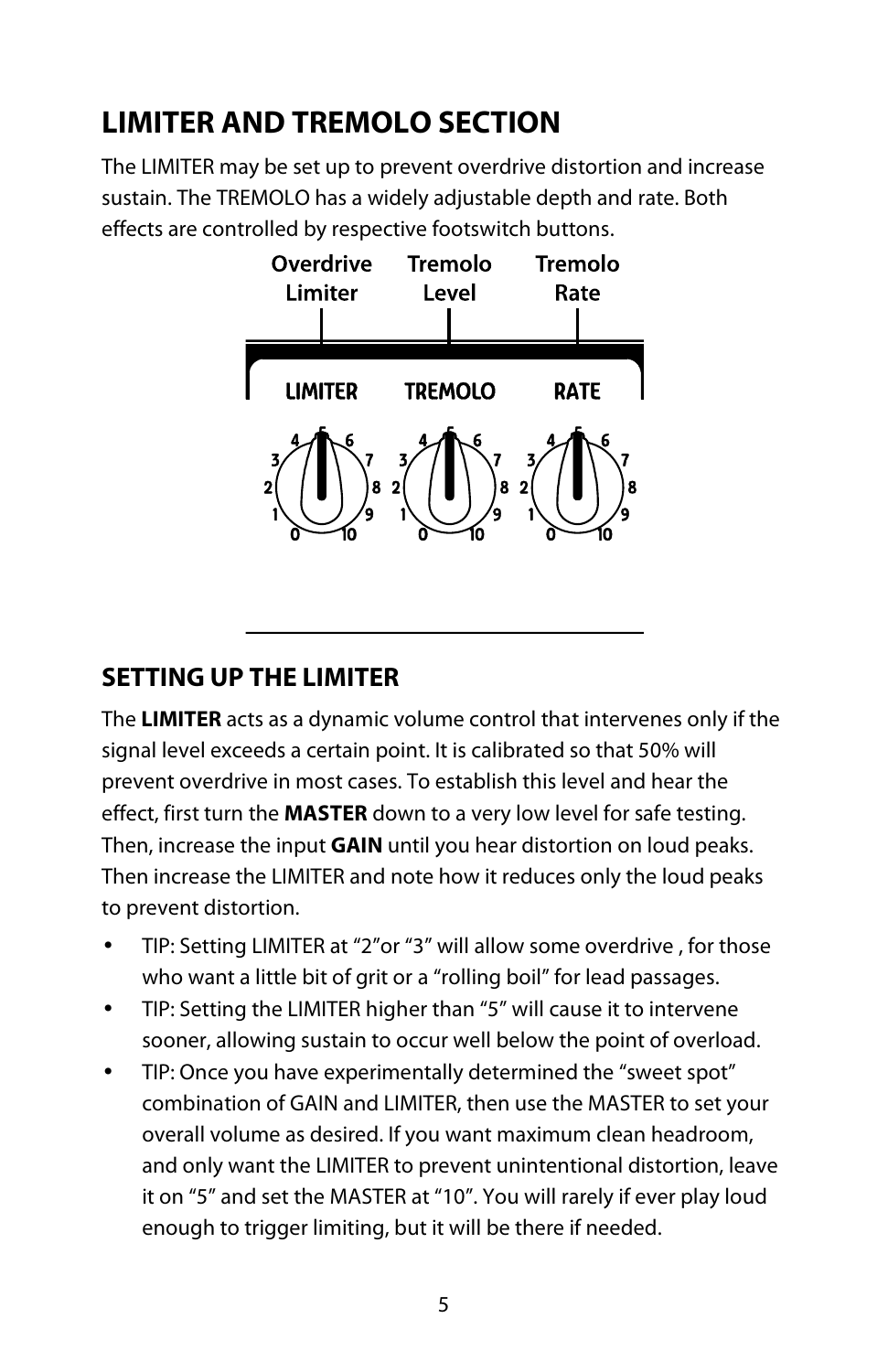# **REVERB and MASTER SECTIONS**

The **REVERB** control sets the depth or amount of reverb. The **DWELL** regulates how long the decay lasts, from a short "donk" to a lengthy "heavenly choir". The **TONE** ranges from dark and mellow on the left to bright and splashy on the right. The reverb section is controlled by its own footswitch button.



## **MASTER VOLUME AND OVERDRIVE SET-UP**

Although the Steelaire is designed for musicians needing maximum clean headroom, the amp can "rock out" when called for. Like any classic amp, high **GAIN** settings, especially when selecting **MODE 1+2**, will produce increasing amounts of overdrive distortion, with the same natural tube-like dynamics as other Quilter amps. Reducing the **MASTER** volume allows these tones to be used at reasonable loudness levels.

- TIP: For maximum clean headroom, use full MASTER and moderate GAIN settings.
- TIP: For more overdrive, use lower MASTER and higher GAIN settings. If desired, temper the overdrive using the LIMITER as described above.
- TIP: when exploring the dynamics of the amp, use low MASTER settings. Once a "sweet spot" is established, use the MASTER to set overall loudness.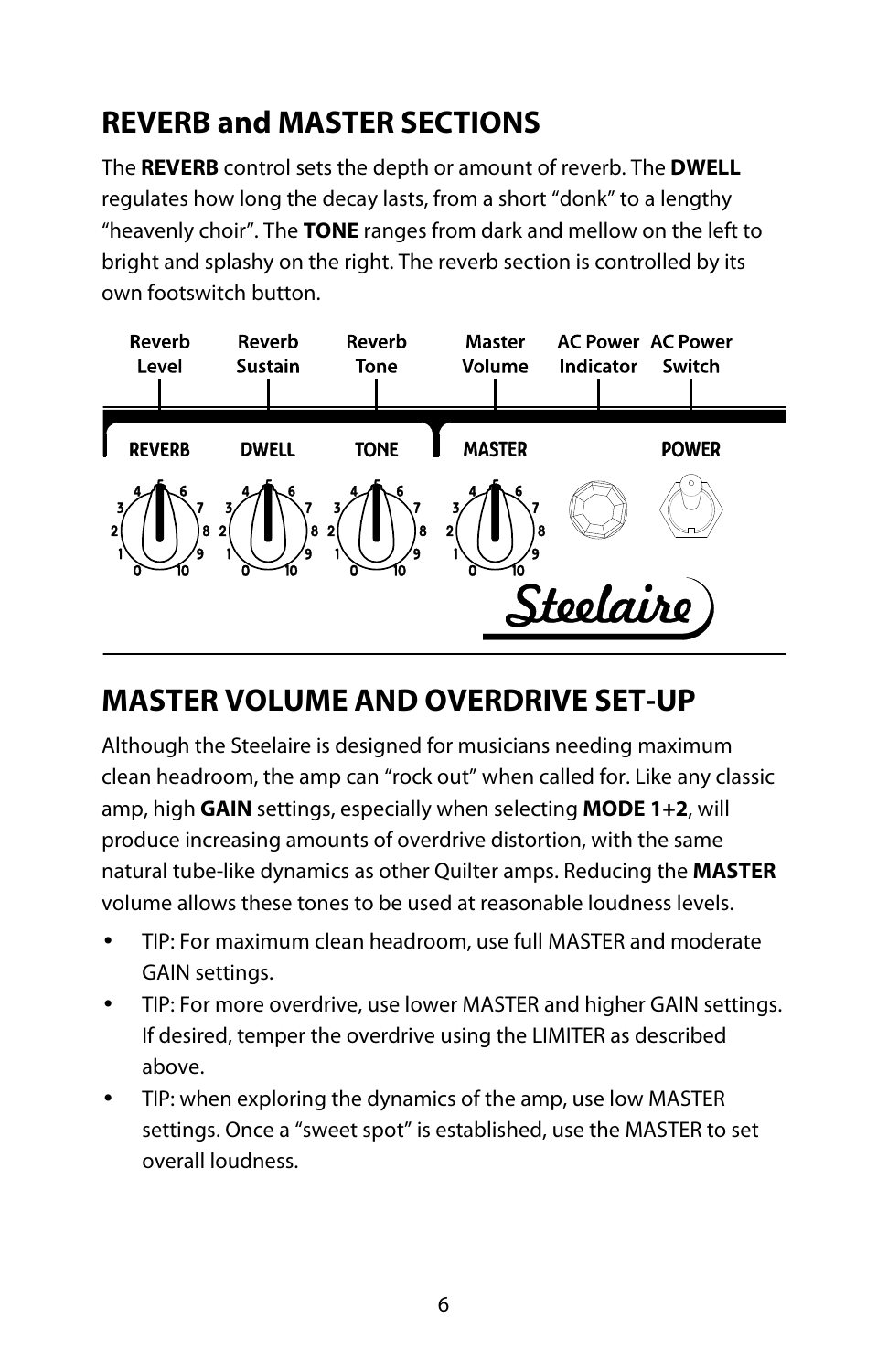# **REAR PANEL – AC POWER, SPEAKERS**

## **International Power Supply**

The Steelaire can be used on all known worldwide AC voltages (100-250V), which allows you to play just about anywhere on the planet.

## **Locking IEC Power Cord**



The power cord that comes with your amplifier is designed to lock into the AC inlet to reduce the chance it will come unplugged during use. Press the yellow button on the cord to release

it. Any normal 3-prong IEC cord may also be used with the amplifier. Always ensure that the ground contact is intact on both the cord and receptacle.

## **Speaker Outputs**



The Steelaire comes with the internal speaker plugged into the **INT SPEAKER** output. An external 4-8 ohm speaker may be used in place of the internal speaker by unplugging this cable and connecting the external speaker.

To use two speaker cabinets simultaneously, connect a 4-8 ohm extension speaker with a minimum of 200 watts continuous power handling to the **EXT SPEAKER** output and a 4-8 ohm cabinet (or the internal speaker) to the **INT SPEAKER** output. Circuitry adjusts the output impedance to split the power between the two outputs.

CAUTION: the amplifier can deliver up to 300 watts peak, well beyond the capacity of most single speakers. We recommend Quilter extension cabinets with power tested speakers. Quilter Labs will not be liable for damage to other speakers.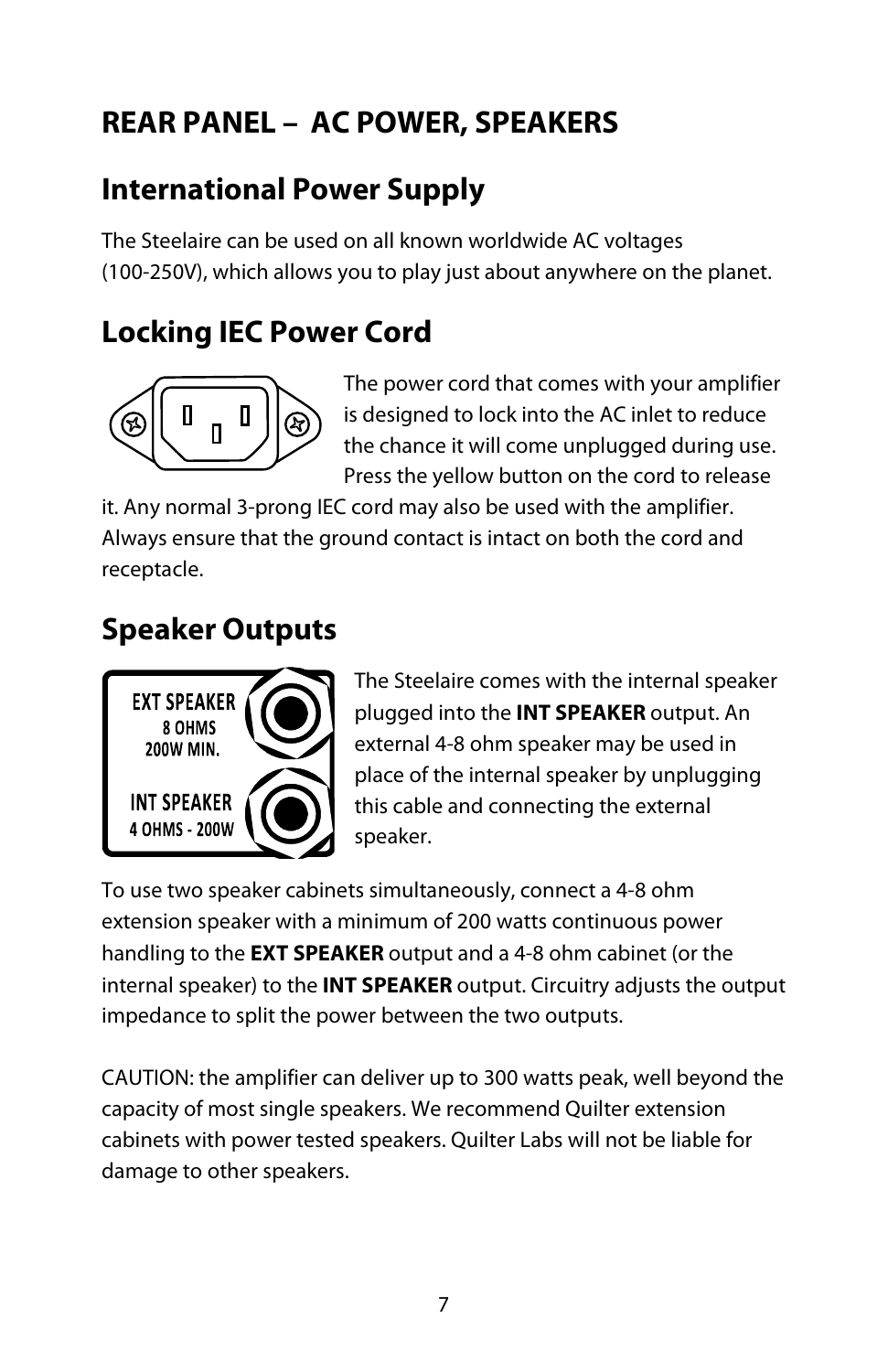# **EFFECTS LOOP, FOOTSWITCH, DIRECT OUTPUT**

## **Effects Loop**



The **SEND** jack outputs at 1V full scale which aligns with consumer and pro effects. The **RETURN** jack interrupts the internal signal, and returns the effects output directly to the power amplifier.

The **9VDC OUT** jack will power one or two typical pedals, which may be left connected and secured inside the amplifier. The combined current ratings must not exceed 200ma. The **FX LOOP** switch on the remote controller will bypass or enable the pedal(s).

- TIP: The Effects Loop is best suited for "enhancement" devices such as delay, reverb, and chorus. "Overdrive" pedals should be used between the guitar and amplifier.
- TIP: The footswitch "FX LOOP" position bypasses the OUTPUT of the effect chain, but signals still flow INTO the effect chain, possibly building up reverb or echo trains which will be heard when the loop is activated.

## **Footswitch Jack**

#### **FOOTSWITCH**



The remote controller (or footswitch) connects with the supplied cable. Both jacks on the foot controller are wired identically, so you can plug into either one. A standard network cable with RJ-45 connectors may be used as an

emergency replacement or if you need a longer cable.

## **Direct Output**

#### DIRECT OUTPUT



The isolated direct output connects the overall sound of the amp to a mixing board or external powered loudspeakers without using a microphone. The signal level is isolated and comparable with an amplifier mic, and is derived from the actual signal across the speaker, to preserve as much of the tone quality as possible.

**500K ISOLATION** Internal equalization produces the same tone quality through a full-range console as the internal single-cone driver.

8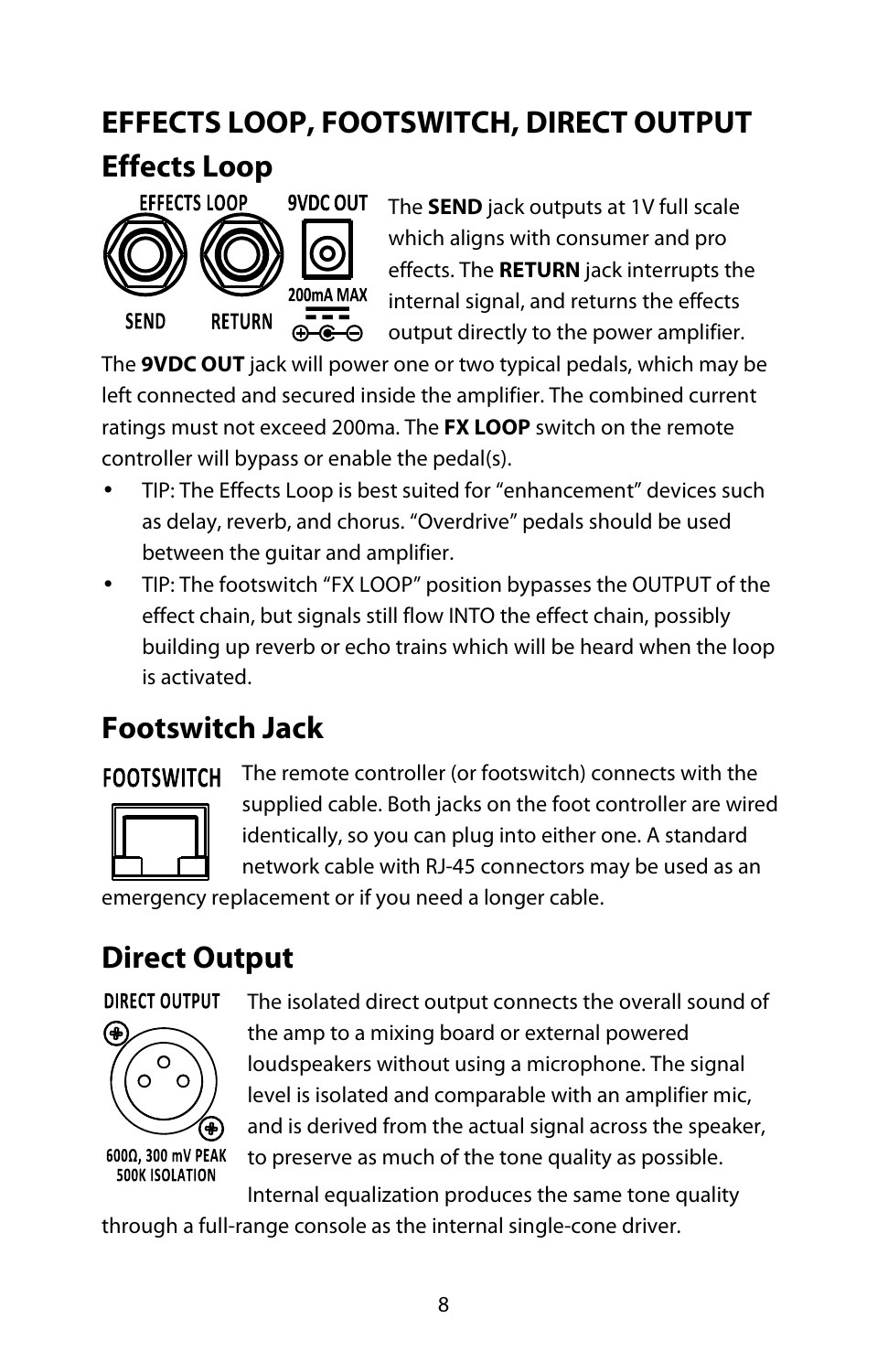## **STEELAIRE RACK MOUNT CABINET SYSTEM**



## **Removing the Rack Mount Head**

Unplug the cords and clear them from the access slots behind the amp, taking care not to drop them on the speaker. Remove the knurled thumbscrew and slide the amp out the back. Replace the thumbscrew for safe keeping. The amp may be rack mounted or set on its rubber feet.



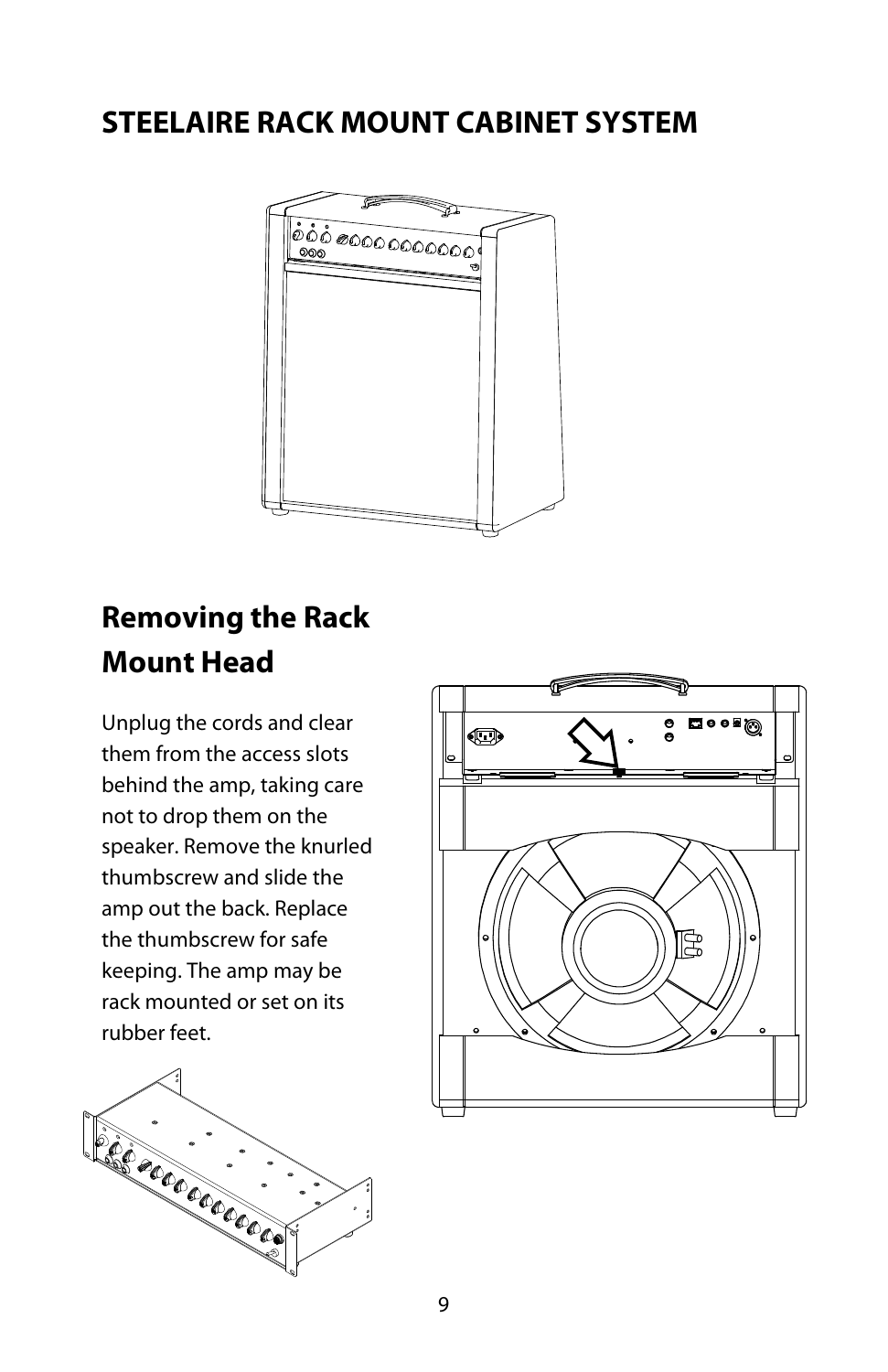# **Caring For Your Amplifier**

Clean the outer surfaces with a clean, damp cloth or vacuum with a soft brush. Never use any abrasives, harsh cleaners or solvents.

The Steelaire amplifier is manufactured with high quality components using modern industrial processes that greatly reduce production defects. Each amplifier goes through an intensive testing process before it leaves the factory ensuring that your amplifiers will give you years of flawless service. There are no user-serviceable parts inside the amplifier. Any repairs should be performed by a trained service professional.

Always use the amplifier in a well-ventilated environment and protect from external heat sources such as furnaces or direct sunlight.

Prolonged high-volume playing causes heat buildup in the speaker which reduces its working lifetime. If you find it necessary to consistently use the amp at full volume, we recommend using an extension speaker to prolong speaker life and improve sound coverage.

| <b>Amplifier Module Specifications</b> |                                           |  |
|----------------------------------------|-------------------------------------------|--|
| Power Output:                          | 200 watts, 4-8 ohms                       |  |
| AC Power Reg.:                         | 100-240Vac, 50-60 Hz, 250 W               |  |
| Input                                  | INSTR-1: 1/4" mono                        |  |
| Connections:                           | INSTR-2: 1/4" mono                        |  |
| Input Impedance:                       | INSTR 1 or 2: 2M ohms                     |  |
| Effects Loop:                          | Output: 1/4" mono, 1V FS (-10dB), 1K ohms |  |
|                                        | Input: 1/4" mono, 50K ohms                |  |
| Speaker 1 Output:                      | 4 ohms, 200 W minimum rating              |  |
| Speaker 2 Output:                      | 4-8 ohms, 200 W minimum rating            |  |
| <b>Rack Mount Dims:</b>                | 2RU, 7.75" (19.7cm) deep, 7.2 lbs (3.3Kg) |  |

## **Specifications**

| <b>Cabinet and Speaker</b> |                                                              |  |
|----------------------------|--------------------------------------------------------------|--|
| Speaker:                   | Custom voiced 15" Eminence, neo magnet, 3" voice coil,       |  |
|                            | 300W rating, in open-back cabinet                            |  |
| Cabinet                    | Combo cabinet: 21 x 23 x 9 in (53.4 x 58.4 x 22.9 cm)        |  |
| Dimensions:                | Rack Mount cabinet: 23 x 21 x 10.5 in (48.4 x 53.4 x 26.7cm) |  |
| $(H \times W \times D)$    | Handle and feet add 0.75 in (2cm) top and bottom.            |  |
| Weight:                    | 35 lbs. (16 Kg)                                              |  |

Note: Power ratings are provided by the loudspeaker manufacturer and are only a guideline when selecting a suitable speaker. Quilter Labs qualifies our speaker selections using a lengthy full power test that ensures that the speaker can withstand the maximum power output of our amplifiers.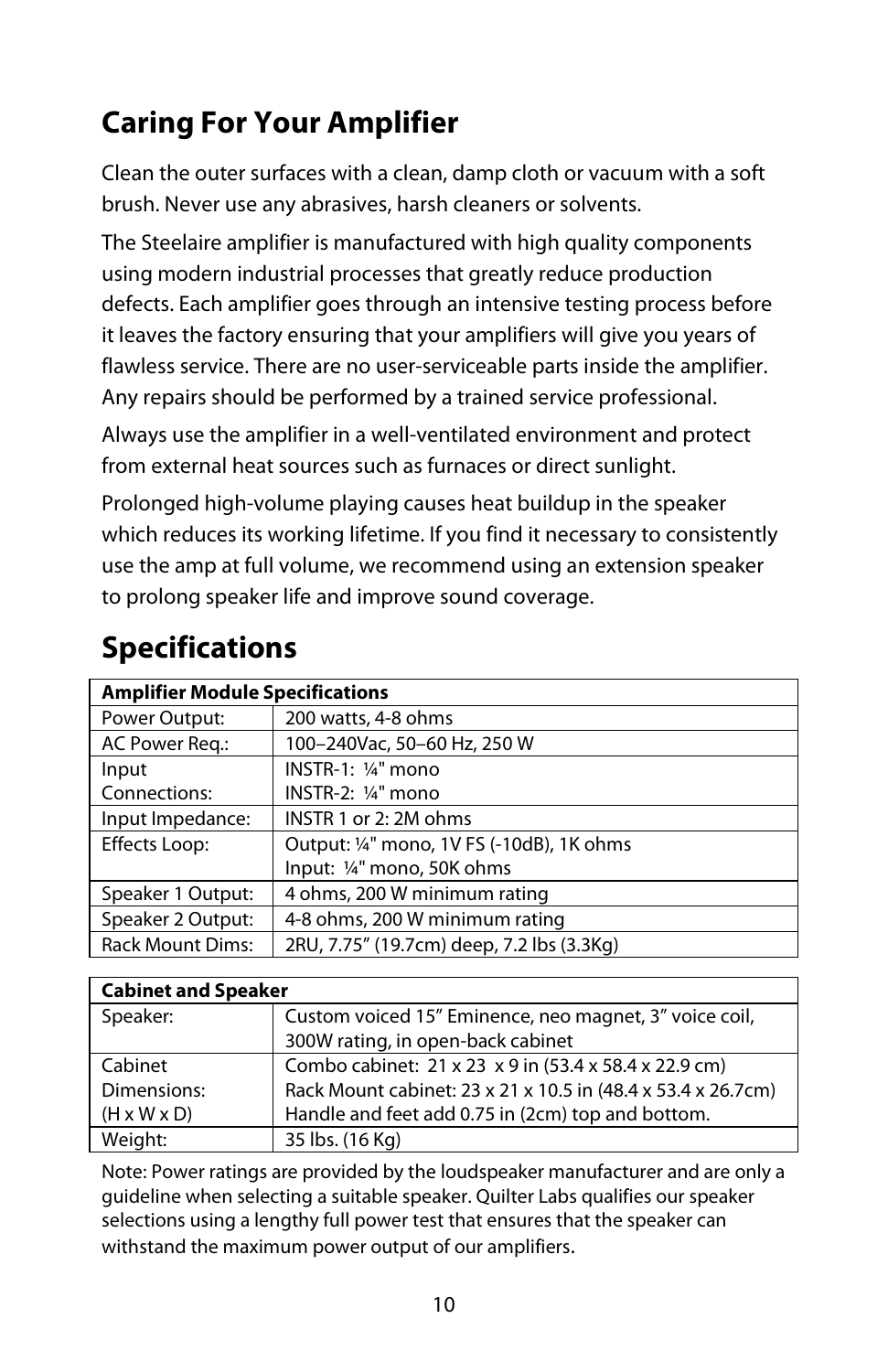# **Troubleshooting**

| Symptom                        | <b>Action</b>                                                                                                                                                                  |
|--------------------------------|--------------------------------------------------------------------------------------------------------------------------------------------------------------------------------|
| No power, no lights            | • Ensure that the AC cord is fully seated and connected                                                                                                                        |
|                                | to a live source.                                                                                                                                                              |
|                                | • Check the AC source by trying another device such as                                                                                                                         |
|                                | a lamp.                                                                                                                                                                        |
| Amp shuts off then after a     | • Automatic thermal protection is activating. Reduce                                                                                                                           |
| short time, turns back on      | the volume at least 30% and keep the amplifier out of                                                                                                                          |
| No audio (using a guitar)      | direct sunlight or tightly enclosed spaces.<br>• Check the MODE switch: confirm that the yellow LED                                                                            |
|                                | over the intended channel is illuminated.                                                                                                                                      |
|                                | • Confirm that the MASTER control and the correct                                                                                                                              |
|                                | GAIN 1 or 2 controls are turned up.                                                                                                                                            |
|                                | • Ensure the guitar plug is inserted fully at each end.                                                                                                                        |
|                                | • Try using a different guitar cable.                                                                                                                                          |
|                                | • Check that the pickup selector switch and volume on                                                                                                                          |
|                                | the guitar are set correctly.                                                                                                                                                  |
|                                | • Remove any cables from the RETURN jack of the                                                                                                                                |
|                                | Effects Loop. If this corrects the problem, check the<br>effects-chain for a faulty connection.                                                                                |
|                                | • Ensure that the rear panel speaker plug is fully                                                                                                                             |
|                                | inserted into the INT SPEAKER jack.                                                                                                                                            |
| MODE switch operates           | • Confirm the footswitch setting. The footswitch can                                                                                                                           |
| backwards                      | reverse the MODE setting.                                                                                                                                                      |
| Limiter, Tremolo, or           | • Confirm the footswitch setting.                                                                                                                                              |
| Reverb don't work              | • All effects are active with footswitch unplugged.                                                                                                                            |
| Reverb tone is too dark or     | • Adjust the reverb TONE control.                                                                                                                                              |
| bright<br>Reverb sound has too | Adjust the DWELL control                                                                                                                                                       |
| much "echo"                    |                                                                                                                                                                                |
| The signal level is slowly     | • Check the tremolo effect, and increase the RATE for a                                                                                                                        |
| surging.                       | more rapid pulsation.                                                                                                                                                          |
|                                | • Check that the TREM control is set to its minimum                                                                                                                            |
|                                | position if this sound is undesired.                                                                                                                                           |
| Background hum                 | • Ensure the guitar plug is fully inserted.                                                                                                                                    |
|                                | • Try using a different guitar cable. Make sure it is                                                                                                                          |
|                                | properly shielded.<br>• Connect AC powered accessories to the same                                                                                                             |
|                                | receptacle as the amplifier to avoid ground loops.                                                                                                                             |
|                                | If the hum goes away when you turn down the guitar:                                                                                                                            |
|                                | • Single coil pickups can be a source of hum, especially                                                                                                                       |
|                                | if near RF sources like light dimmers or neon lights.                                                                                                                          |
|                                |                                                                                                                                                                                |
|                                |                                                                                                                                                                                |
|                                |                                                                                                                                                                                |
|                                | Some guitars have a mode where two pickups are in<br>reverse polarity to each other. This mode can often<br>reduce hum.<br>Check that the guitar's cavities are well shielded. |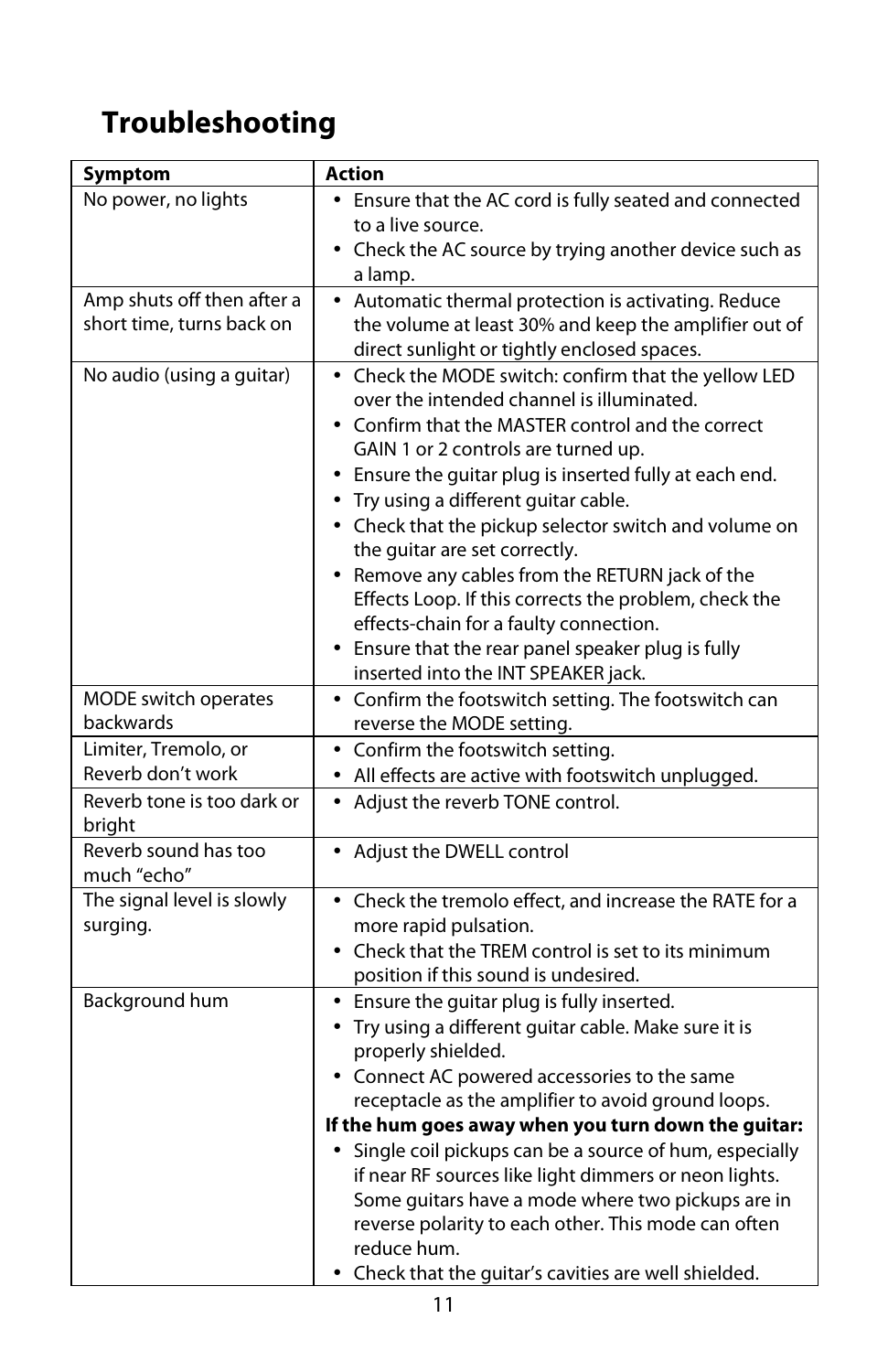| Excessive noise                                                                    | At high gain settings, some audible hiss or whoosh is<br>normal.<br>Check your cables, guitar and other effects in the<br>$\bullet$<br>signal chain. |  |
|------------------------------------------------------------------------------------|------------------------------------------------------------------------------------------------------------------------------------------------------|--|
| Amp sounds garbled at all                                                          | Check speaker by temporarily trying an external<br>$\bullet$                                                                                         |  |
| volumes                                                                            | speaker. Caution: reduce MASTER volume until sound                                                                                                   |  |
|                                                                                    | level has been confirmed.                                                                                                                            |  |
| Desire clean tone, getting                                                         | • Turn down the GAIN control and turn up MASTER.                                                                                                     |  |
| too much overdrive                                                                 | Confirm that MODE is not on $1+2$ .                                                                                                                  |  |
|                                                                                    | Turn up LIMITER.                                                                                                                                     |  |
| Desire overdrive tone, not                                                         | Turn down MASTER until the desired overdrive is                                                                                                      |  |
| getting enough overdrive                                                           | obtained, then reset to desired loudness.                                                                                                            |  |
|                                                                                    | Turn up GAIN, and/or use MODE 1+2, until overdrive                                                                                                   |  |
|                                                                                    | is obtained.                                                                                                                                         |  |
|                                                                                    | Set LIMITER on zero (or bypass with footswitch).                                                                                                     |  |
|                                                                                    | Turn up quitar volume.                                                                                                                               |  |
|                                                                                    | Try higher output pickups.                                                                                                                           |  |
| Tone sounds "dull" with                                                            | Confirm EQ settings.                                                                                                                                 |  |
| no high frequencies                                                                | Check your quitar's tone controls.                                                                                                                   |  |
| <b>Amplifier Requires Service</b>                                                  |                                                                                                                                                      |  |
| If any of the below occur, immediately unplug the amplifier and refer to a service |                                                                                                                                                      |  |
| technician.                                                                        |                                                                                                                                                      |  |

- Amplifier emits smoke
- Amplifier is dropped or chassis is dented or bent
- Liquid has been spilled into the amplifier
- Loose parts inside the amplifier are heard
- AC breaker trips

## **Factory Service**

To return an amplifier to Quilter Labs for service under the warranty policy, please visit www.quilterlabs.com and fill out the Return Request Form. If you do not have access to the website, you may send a request by letter to Quilter Labs at 1700 Sunflower, Suite A, Costa Mesa, CA 92626. Please include the serial number of the amplifier and a copy of your sales receipt. Instructions on how to send your amplifier will be provided.

Do not attempt to open the amplifier and service it yourself. Any attempt to service the amplifier by a non-authorized service technician may void your warranty.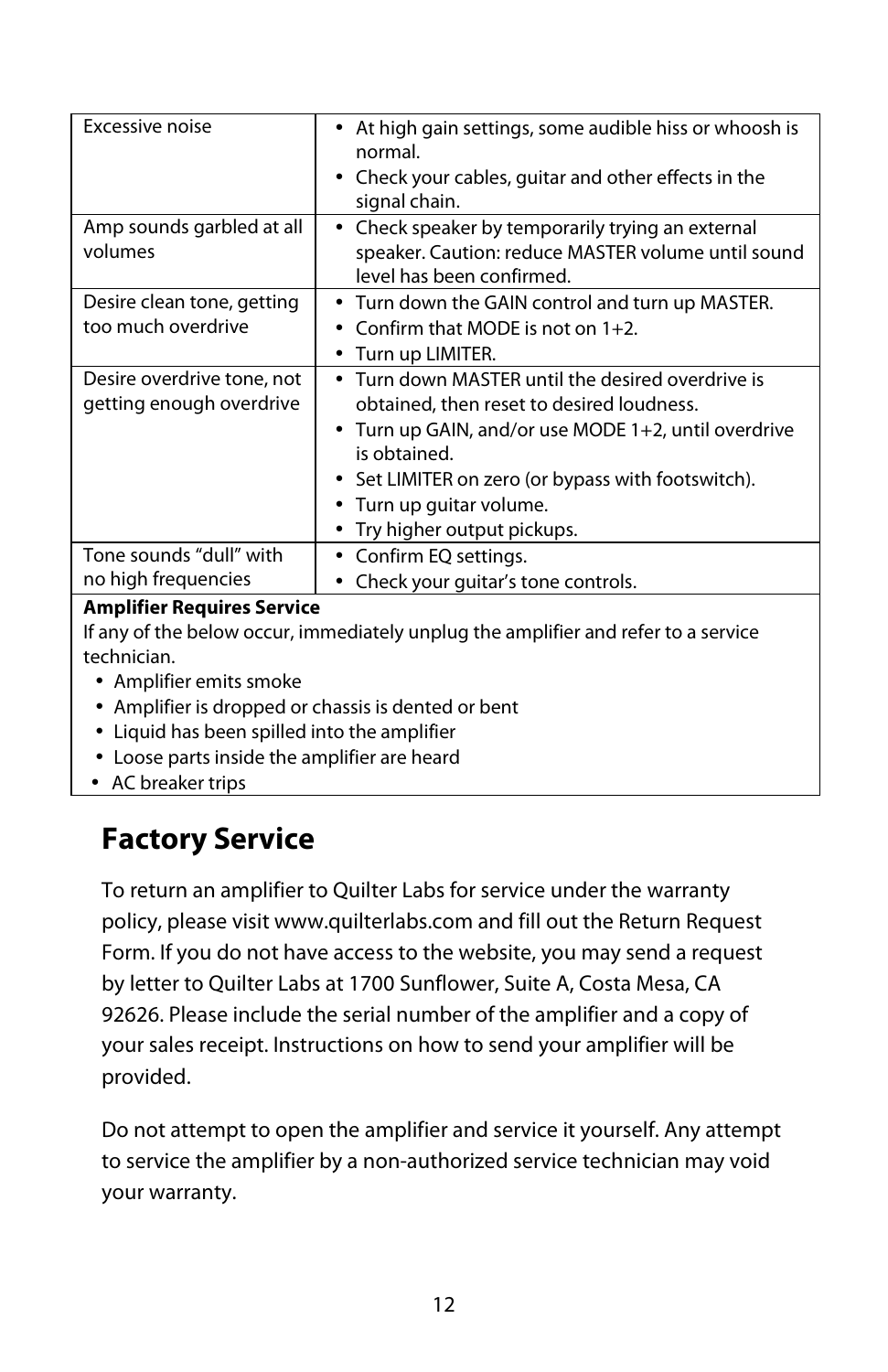# **LIMITED TRANSFERABLE WARRANTY**

IMPORTANT: PLEASE READ THIS DOCUMENT COMPLETELY. IT CONTAINS IMPORTANT INFORMATION ABOUT YOUR RIGHTS AND OBLIGATIONS, AS WELL AS LIMITATIONS AND EXCLUSIONS THAT MAY OR MAY NOT APPLY TO YOU. BY ACCEPTING DELIVERY OF THE PRODUCT(S), YOU AGREE TO BE BOUND BY AND ACCEPT THESE TERMS AND CONDITIONS.

Quilter Laboratories, LLC (Quilter Labs) guarantees its products to be free from defective material and/or workmanship and will replace defective parts and repair malfunctioning products under this warranty when the defect occurs under normal installation and use provided the unit is returned to our factory via pre-paid transportation with a copy of proof of purchase (i.e. sales receipt). This warranty provides that the examination of the return product must indicate, in our judgment, a manufacturing defect. This warranty does not extend to any product which has been subjected to misuse, neglect, accident, or where the date code or serial number has been defaced or removed. Quilter Labs shall not be liable for incidental and/or consequential damages. This warranty gives you specific legal rights.

This limited warranty is freely transferable during the term of the warranty period. The warranty on Quilter products is NOT VALID if the products have been purchased from an unauthorized dealer/online e-tailer, or if the factory serial number has been removed, defaced, or replaced in any way.

Customers may have additional rights, which vary from state to state or from country to country. In the event that a provision of this limited warranty is void, prohibited or superseded by local laws, the remaining provisions shall remain in effect. The Quilter Labs limited warranty in the United States is valid for a period of three (3) years from date of purchase except that footswitches, covers, cabinets, handles, and cabinet hardware are warranted for a period of one (1) year and speakers, and all other included accessory products for a period of ninety (90) days from date of purchase.

IMPORTANT: PLEASE RETAIN YOUR SALES RECEIPT OR ONLINE ORDER RECORD, AS IT IS YOUR PROOF OF PURCHASE COVERING YOUR LIMITED WARRANTY. TO TRANSFER THE WARRANTY TO A SUBSEQUENT PURCHASER, YOU MUST ENDORSE THE SALE OF THE PRODUCT TO THE SUBSEQUENT PURCHASER ON THE FRONT OF THE SALES RECEIPT. THIS LIMITED WARRANTY IS VOID WITHOUT SUCH ENDORSED SALES RECEIPT.

Defective products that qualify for coverage under this warranty will be repaired or replaced, (at Quilter Labs' discretion) with a like or comparable product, without charge. To receive warranty service, return the complete product to Quilter Labs, LLC, with proof of purchase, during the applicable warranty period. The Quilter Labs Dealer from whom you purchased your product may also be authorized for warranty service and should be the first point of contact when service is required. TRANSPORTATION COSTS ARE NOT INCLUDED IN THIS LIMITED WARRANTY. Any repair or service performed by any person or entity other than an Authorized Quilter Labs Electronics Service Center is not covered by this limited warranty.

Other questions regarding this warranty can be answered by calling (714) 519-6114 or by contacting your authorized Quilter distributor. Email: info@quilterlabs.com